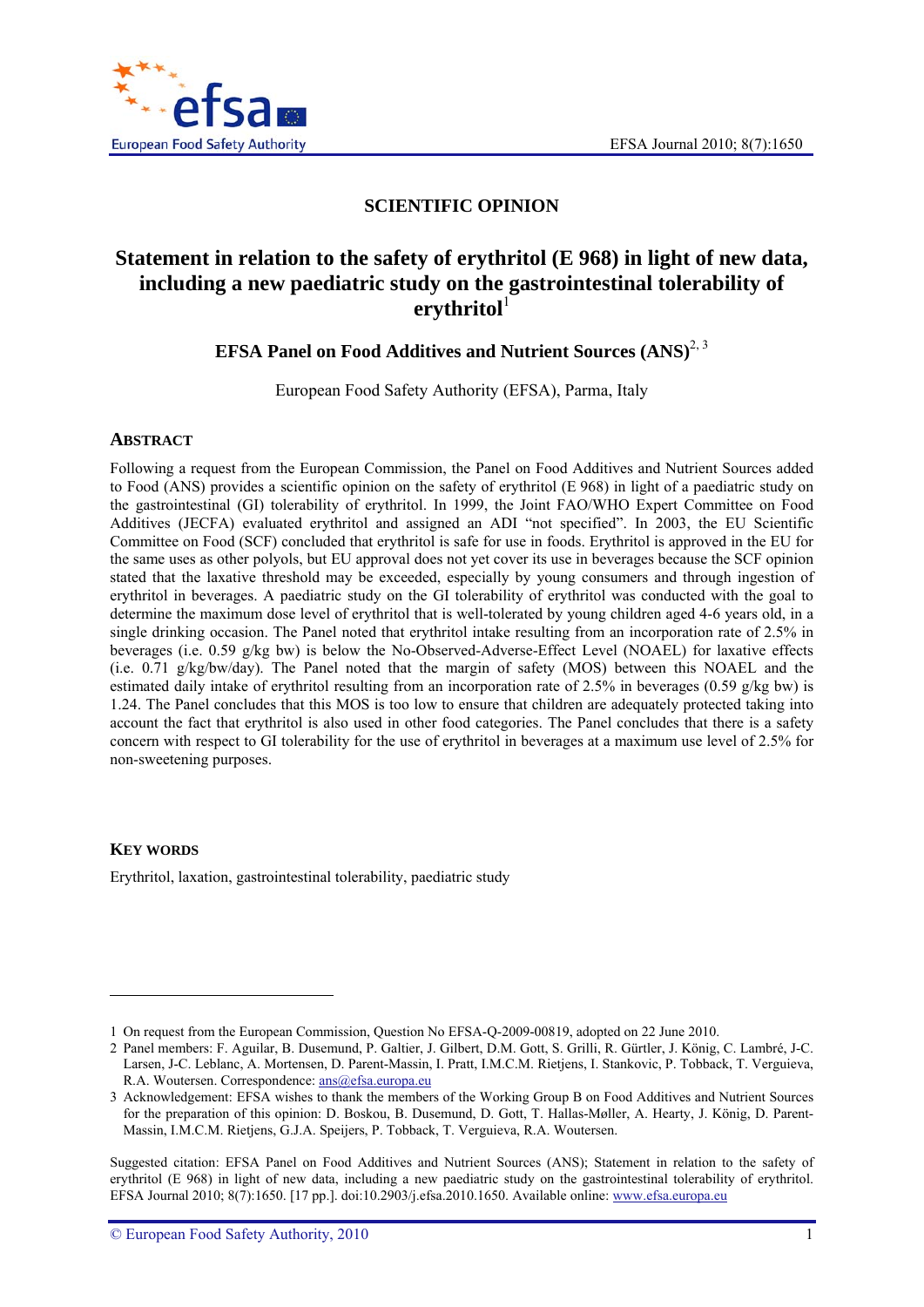

## **SUMMARY**

Following a request from the European Commission, the Panel on Food Additives and Nutrient Sources (ANS) was asked to deliver an opinion in relation to the safety of erythritol (E 968) in light of new data, including a new paediatric study on the gastrointestinal (GI) tolerability of erythritol.

Erythritol is a four-carbon polyol that is well-tolerated and permitted for use in foods and beverages in many countries around the world including the USA, China, Japan, Russia, Canada, Australia, New Zealand, Brazil, Argentina, Uruguay, Mexico, Korea, Thailand, Singapore, Taiwan, Hong Kong, Philippines, Israel and South Africa.

In 1999, the Joint FAO/WHO Expert Committee on Food Additives (JECFA) evaluated erythritol and assigned an Acceptable Daily Intake (ADI) "not specified". In 2003, the EU Scientific Committee on Food (SCF) reviewed the acceptability of erythritol for human consumption and concluded that it is safe for use in foods.

Erythritol is approved in the EU for the same uses as other polyols, but EU approval does not yet cover its use in beverages because the SCF opinion of 2003 stated that the laxative threshold may be exceeded, especially by young consumers and through ingestion of erythritol in beverages. Human studies on GI tolerance of erythritol indicated that the No-Observed-Adverse-Effect Level (NOAEL) for laxation is between 0.5 and 1.0  $g/kg$  bw/day.

A paediatric study on the GI tolerability of erythritol was conducted with the goal to determine the maximum dose level of erythritol that is well-tolerated by young children aged 4-6 years old, in a single drinking occasion. This was a double-blind, randomised, controlled GI tolerance study utilising a cross-over design. Children aged  $4 - 6$  years were enrolled from multiple sites in France. The crossover design allowed the incidence of GI-related adverse events following consumption of erythritol to be compared with those following consumption of a placebo (saccharose). Since each child served as its own control, differences in sensitivity between subjects did not affect the evaluation. Three doses of erythritol (5, 15, 25 g) versus an isosweet control (saccharose) were evaluated in 128 children. The primary outcome variable was an estimate of GI tolerability as measured by the incidence of diarrhoea and/or significant GI symptoms following consumption of the study products. Subjects were categorised according to whether or not (yes versus no) they experienced diarrhoea and/or significant GI symptoms during the test periods. The study lasted 27 months. There were no differences between the 3 test groups for gender (42-57% female), age (4.4 to 4.9 years old), weight (21 kg), height (113- 114 cm) or BMI (16 kg/m<sup>2</sup>). For the 5 g and 15 g erythritol test groups, there was no significant difference in the incidence of diarrhoea or significant GI symptoms between the erythritol-sweetened test beverages and the saccharose sweetened (control) product. For the 25 g dose, a greater incidence of diarrhoea and/or significant GI symptoms was observed following consumption of the erythritolsweetened beverage (32%) versus the control (3.5%) ( $p = 0.0002$ ). This result met the study stopping criteria, thus a higher dose of 35 g erythritol was not tested.

The intake of erythritol from its proposed use in beverages (2.5%), in particular diet concentrated soft drinks (cordials), diet ready-to-drink soft drinks and diet carbonated soft drinks, per drinking occasion, is estimated to range from a mean of 2.4 g/person in 1.5 to 4.5 year old children, to 8.8 g/person in teenagers (15 to 18 years old). Subjects most exposed to erythritol on a g/kg bw basis are 4 to 6-yearold children. At the 97.5<sup>th</sup> percentile beverage consumption level, the maximum erythritol intake in children 4 to 6 years old is estimated to be 11.6 g/person.

The Panel noted that the results of the paediatric study demonstrate that ingestion of 15 g (0.71 g/kg bw) of erythritol in a beverage consumed by children aged 4-6 years in a single drinking occasion within 15 minutes, indicate a NOAEL for laxation in these young children amounting to 0.71 g/kg bw/day.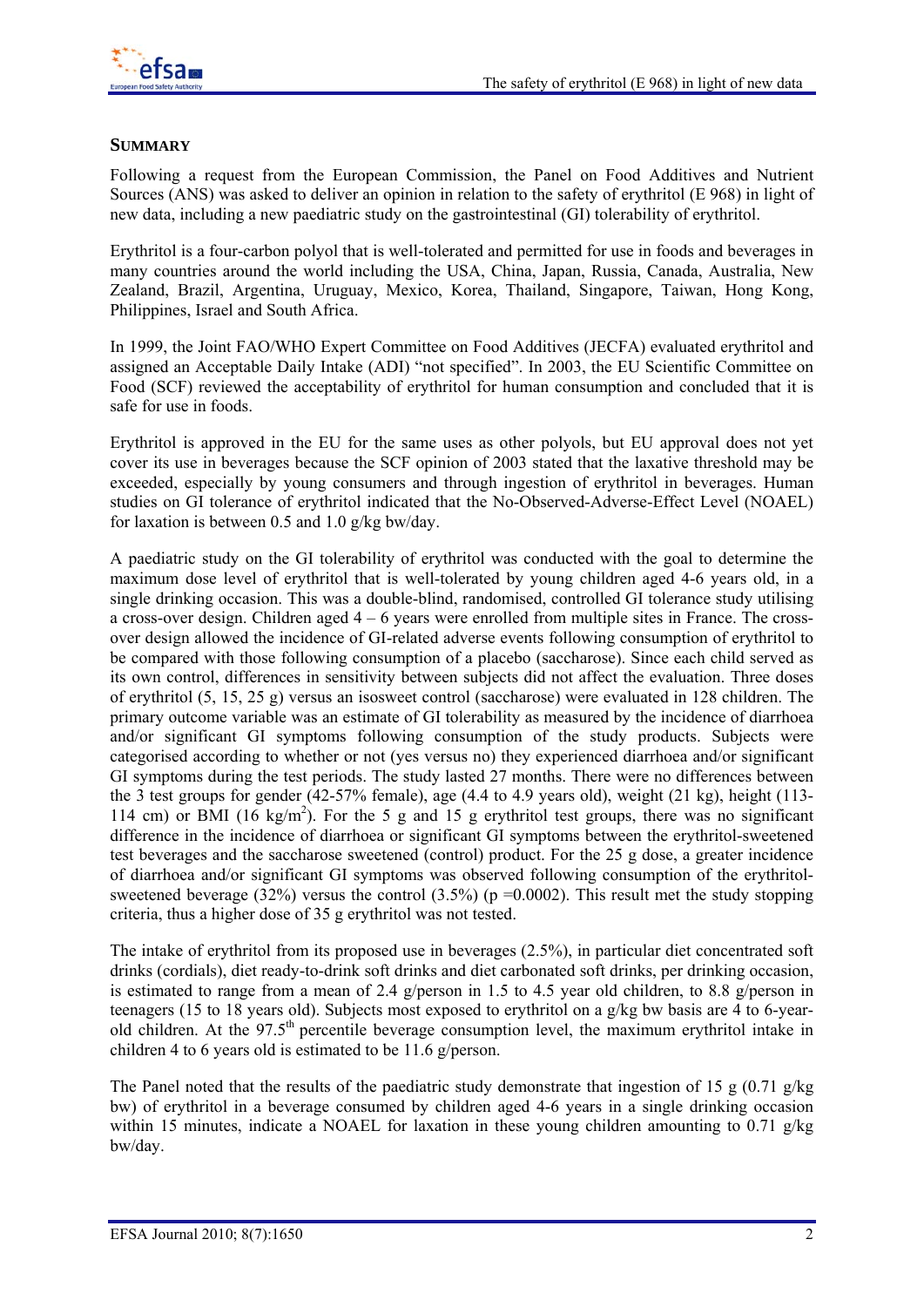

The margin of safety between this NOAEL and the estimated daily intake of erythritol resulting from an incorporation rate of 2.5% in beverages (0.59 g/kg bw at the 97.5<sup>th</sup> percentile) is 1.24.

Given that:

- The NOAEL is based on a study population that consists of a limited number of selected children in the low-dose group and a limited statistical power
- Erythritol is also allowed for use in other food categories,
- There may be synergism with GI effects due to intake of other polyols,

the Panel concludes that this margin of safety is too low to ensure that children are adequately protected taking into account that erythritol is also used in other food categories.

Therefore, the Panel concludes based on the available data that there is a safety concern with respect to the GI tolerability for the use of erythritol in beverages at a maximum use level of 2.5% for nonsweetening purposes.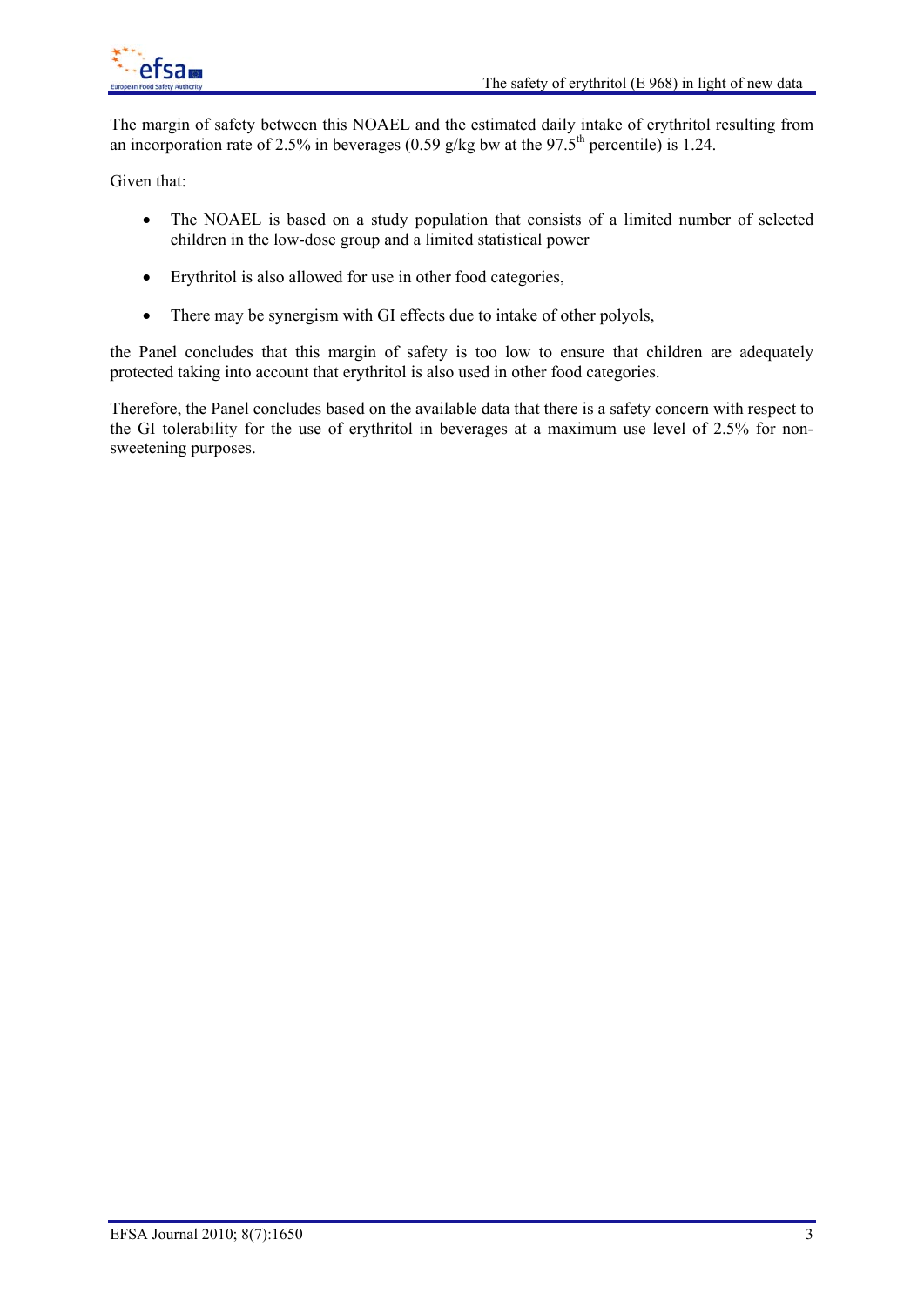

## **TABLE OF CONTENTS**

| 1.                                                                                      |  |
|-----------------------------------------------------------------------------------------|--|
| 2.                                                                                      |  |
| 3.                                                                                      |  |
| 4.                                                                                      |  |
| 5.                                                                                      |  |
| 6.                                                                                      |  |
| 61                                                                                      |  |
| 6.2.                                                                                    |  |
|                                                                                         |  |
| 6.2.2. Estimated daily intake from all foods and beverages using Dutch food consumption |  |
|                                                                                         |  |
| 7                                                                                       |  |
|                                                                                         |  |
|                                                                                         |  |
|                                                                                         |  |
|                                                                                         |  |
|                                                                                         |  |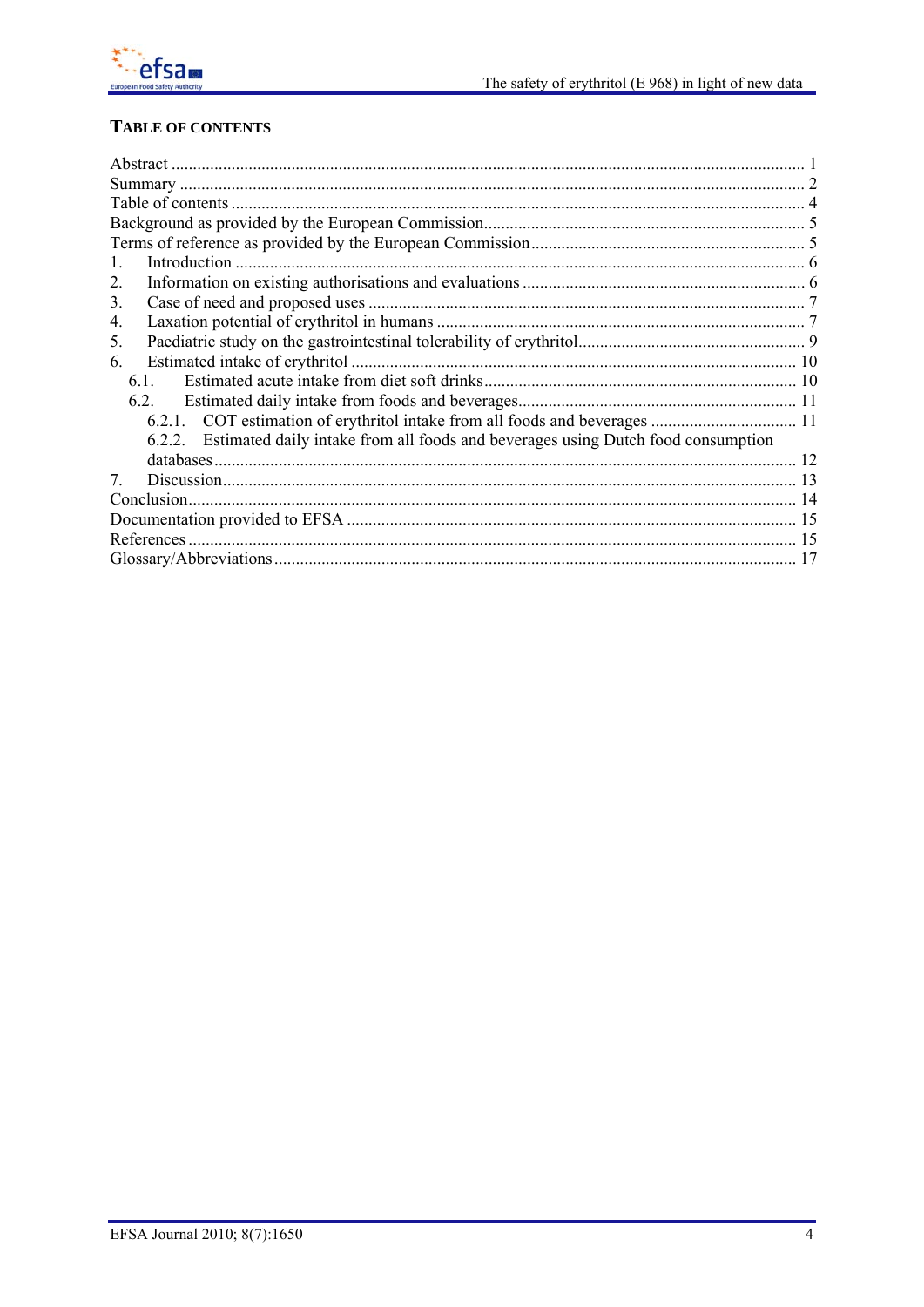

### **BACKGROUND AS PROVIDED BY THE EUROPEAN COMMISSION**

Following a request from the Commission, the Scientific Committee on Food (SCF) issued its opinion on erythritol on 5 March 2003. The SCF reached the conclusion that erythritol is safe to use as a food additive. In line with earlier opinions on other polyols, SCF did not consider it appropriate to set a numerical Accepted Daily Intake (ADI) for erythritol.

The Committee also noted that erythritol has a laxative effect, but at higher doses than other polyols and concluded that the NOAEL for the laxative effect of erythritol in humans is around 0.5g/kg bw for a single dose. The SCF expressed concerns that the laxative threshold may be exceeded especially by young consumers and through ingestion of erythritol in beverages. SCF cautioned that their opinion should not be interpreted as meaning the acceptance of unlimited use in all foods at any technological level because the laxative effect should be borne in mind. Thus, Directive 2006/52/EC of the European Parliament and of the Council amending Directives 94/35/EC and 95/2/EC did not include the use of erythritol in beverages.

The Health and Consumers Directorate-General has subsequently received a request for the authorisation of the use of erythritol for purposes other than sweetening at a maximum level of 2.5% in the following beverage categories:

- Water-based flavoured drinks, energy-reduced or with no added sugar
- Milk- and milk-derivative-based or fruit-juice-based drinks, energy-reduced or with no added sugar.

In the application dossier additional information is submitted, including a new paediatric study on the gastrointestinal tolerability of erythritol and exposure estimates of erythritol intake per drinking occasion by children.

### **TERMS OF REFERENCE AS PROVIDED BY THE EUROPEAN COMMISSION**

In accordance with Article 29 (1) (a) of Regulation (EC) No 178/2002, the European Commission asks the European Food Safety Authority to provide on the basis of the new information a scientific opinion on the safety of erythritol, notably on its laxative effect for the proposed use in beverages at a maximum use level of 2.5%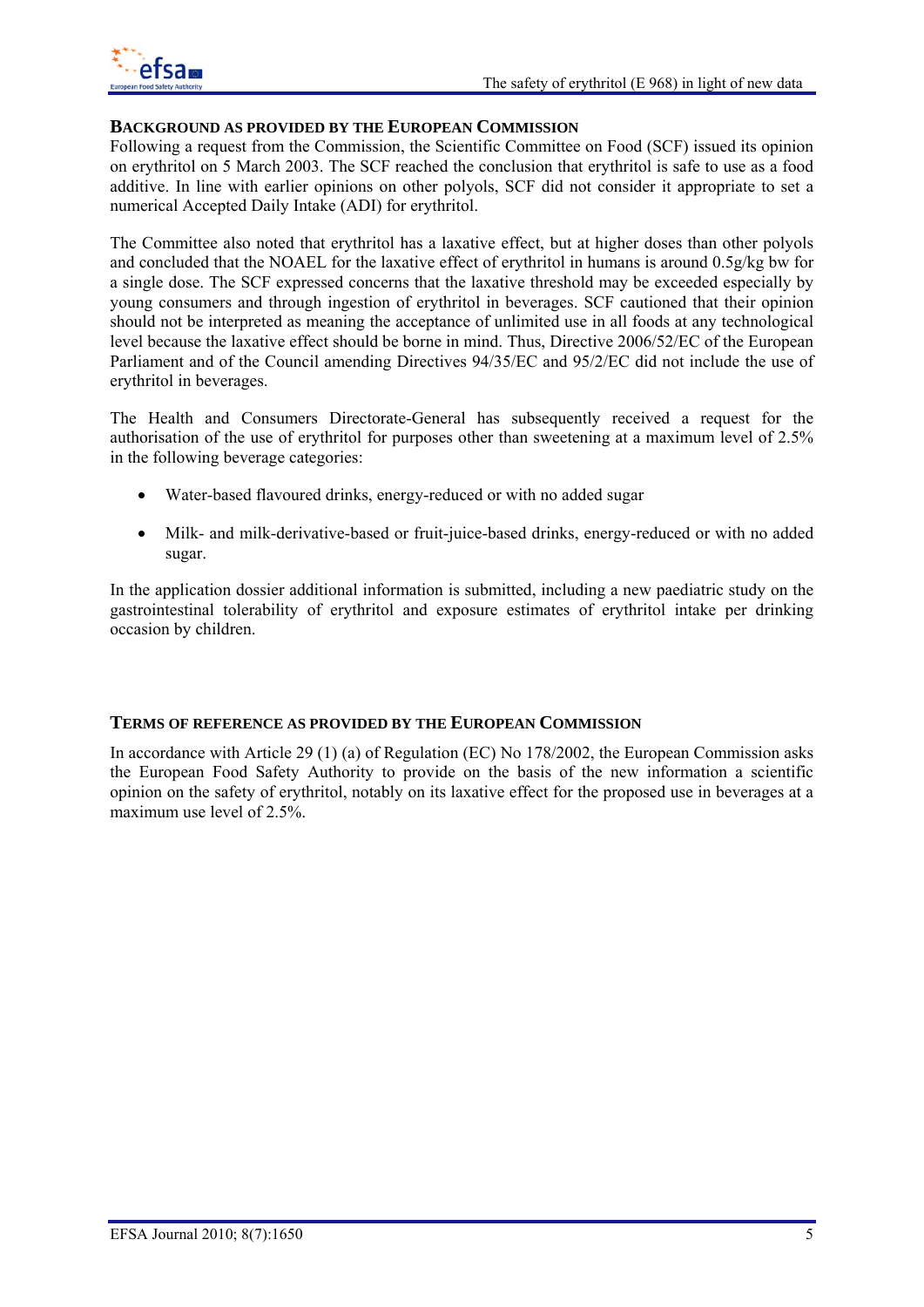

## **1. Introduction**

Erythritol is a four-carbon polyol that is approximately 70% as sweet as saccharose. It is noncariogenic, non-caloric, non-glycemic and non-insulinemic. It occurs naturally (in fruits, fermented products, mushrooms) and is manufactured by a fermentation process that is in compliance with applicable EU specifications. Several expert committees, including the Joint FAO/WHO Expert Committee on Food Additives (JECFA) in 1999, and the EU Scientific Committee on Food (SCF) in 2003, have reviewed the acceptability of erythritol for human consumption and respectively assigned an ADI "not specified" (JECFA, 2000), and concluded that it is safe for use in foods (SCF, 2003). Erythritol is permitted for use in foods and beverages in many countries around the world, including the USA, China, Japan, Russia, Canada, Australia, New Zealand, Brazil, Argentina, Uruguay, Mexico, Korea, Thailand, Singapore, Taiwan, Hong Kong, Philippines, Israel and South Africa. EU approval of erythritol for the same uses as other polyols was published in Directive  $2006/52/EC^4$  amending Directive 95/2/EC on food additives other than colours and sweeteners and Directive 94/35/EC on sweeteners for use in foodstuffs.

Polyols are not permitted for use in beverages in the EU because of their laxation potential.

Although erythritol chemically belongs to the group of polyols, it has a different absorption and metabolic profile resulting in a caloric value of virtually zero and a digestive tolerance that is higher compared to all other polyols (SCF, 2003).

The Panel considers that the terms of reference can be answered by evaluation of the laxation potential of erythritol in humans and children using the following information:

- a. Historical background
- b. Laxation potential of erythritol in humans
- c. Paediatric study on the gastrointestinal (GI) tolerability of erythritol
- d. Estimated intake of erythritol.

### **2. Information on existing authorisations and evaluations**

On March  $5<sup>th</sup>$  2003, the SCF issued its opinion on erythritol following a request by several applicants for the use of erythritol in non-alcoholic beverages up to 3.5%. The conclusion reached by the SCF was that erythritol is safe to use as a food additive. In line with earlier opinions on other polyols, they did not consider it appropriate to set a numerical Accepted Daily Intake (ADI) for erythritol.

The SCF recognised that human clinical study results on the GI tolerance of erythritol indicated a No-Observed-Adverse-Effect Level (NOAEL) of 0.5 to 1.0 g/kg bw/day, with a NOAEL for laxative effects of 0.5 g/kg bw/day when erythritol was administered as a bolus dose in solution on an empty stomach. The SCF expressed concerns that the laxative threshold may be exceeded especially by young consumers and through ingestion of erythritol in beverages. They cautioned that their opinion should not be interpreted as meaning the acceptance of unlimited erythritol use in all foods at any technological level, because the laxative effect should be borne in mind.

1

<sup>&</sup>lt;sup>4</sup> Directive 2006/52/EC of the European Parliament and of the Council of 5 July 2006 amending Directive 95/2/EC on food additives other than colours and sweeteners and Directive 94/35/EC on sweeteners for use in foodstuffs. OJ L 204, 26.7.2006, p. 10-22.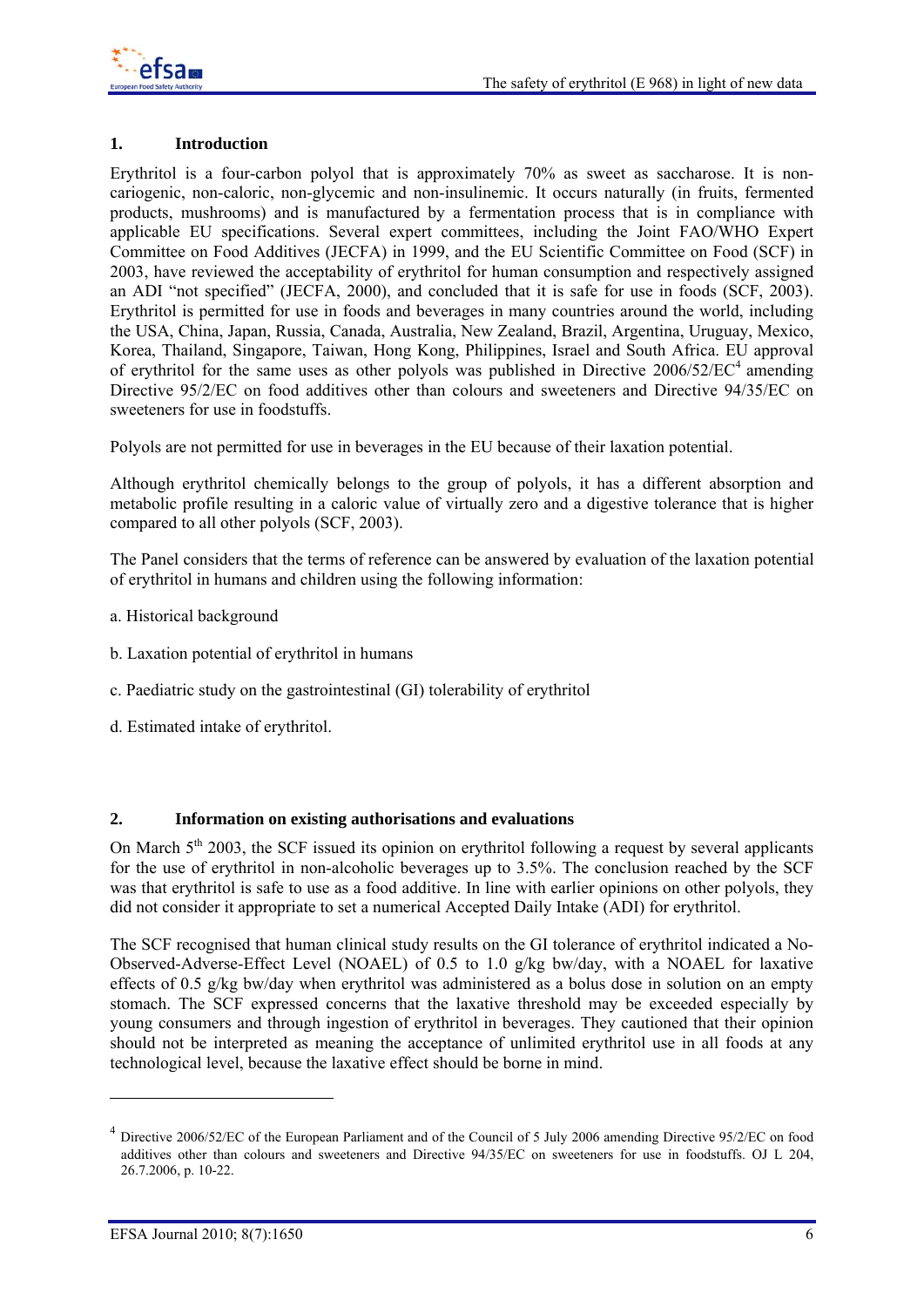In October 2003, the UK Food Standards Agency (FSA) and its Committee on Toxicity of Chemicals in Food, Consumer Products and the Environment<sup>5</sup> (COT) discussed the petitioner's request for a Temporary National Authorisation (TNA) to permit the use of erythritol in foods and also in beverages at a level of 3.5%. The COT considered bolus erythritol intakes to be more important for laxative effects than intakes spread across an entire day. The COT Secretariat's intake calculation revealed that 4 to 6 year-old children had the highest  $97.5<sup>th</sup>$  percentile intake from soft drink-type beverages consumed in a single drinking occasion, i.e., 0.83 g erythritol per kg body weight at a 3.5% use level. The COT concluded at that time that it was not acceptable for erythritol to be used in beverages at a level of 3.5% because convincing evidence was not available to demonstrate digestive tolerance in young children. In order to resolve this issue, the petitioner convened a digestive tolerance study in young children aged 4 to 6 years old with the purpose to determine the maximum erythritol dose that does not cause laxation or other significant digestive tolerance-related outcomes when consumed in a beverage within a maximum duration of 15 minutes. The results of that study are summarised in section 4.

## **3. Case of need and proposed uses**

Erythritol is proposed to be used in foods and/or beverages, for functions including sweetening, binding, bulking, sequestering, thickening, flavour enhancement and as a freezing point depressant (Perko et al., 2006). Erythritol, used in beverages in low levels is claimed to improve the flavour profile and mouthfeel of calorie-reduced and sugar-free beverages such that they taste very similar to full-sugar products (De Cock et al., 2002). However, Erythritol is not permitted for use in beverages in the EU because of its laxation potential.

The taste-enhancement of low and reduced-calorie beverages permits consumers to reduce their energy and sugar intake from beverages without sacrificing taste.

The current application is for approval for use of erythritol for purposes other than sweetening at a maximum use level of 2.5% in the following beverages categories:

- Water-based flavoured drinks, energy-reduced or with no added sugar
- Milk- and milk-derivative-based or fruit-juice-based drinks, energy-reduced or with no added sugar.

## **4. Laxation potential of erythritol in humans**

Polyols in general, or sugar alcohols, are widely used to replace sugars in foods, such as confectionery and baked goods; however, they can cause laxative effects, flatulence and abdominal pain when excessive amounts (over 20 g) are consumed acutely or in solution (Munro et al., 1998; Lee et al., 2002; Storey et al., 2007). In general, the behaviour of polyols in the human digestive system varies depending on their molecular size and chemical nature. Undesirable effects occur when a substantial amount (over 20 g) of the malabsorbed carbohydrate enters the large intestine where it acts osmotically to produce a laxative effect (Lifshitz et al., 1992). For erythritol, studies in animals and humans have shown that about 90% of the ingested dose is absorbed from the small intestine and excreted in the urine unchanged or fermented by the gut flora to short-chain fatty acids (Bornet et al., 1996a,b).

1

<sup>&</sup>lt;sup>5</sup> COT is an independent scientific committee that provides advice to the UK Food Standards Agency, the Department of Health and other UK Government Departments and Agencies on matters concerning the toxicity of chemicals.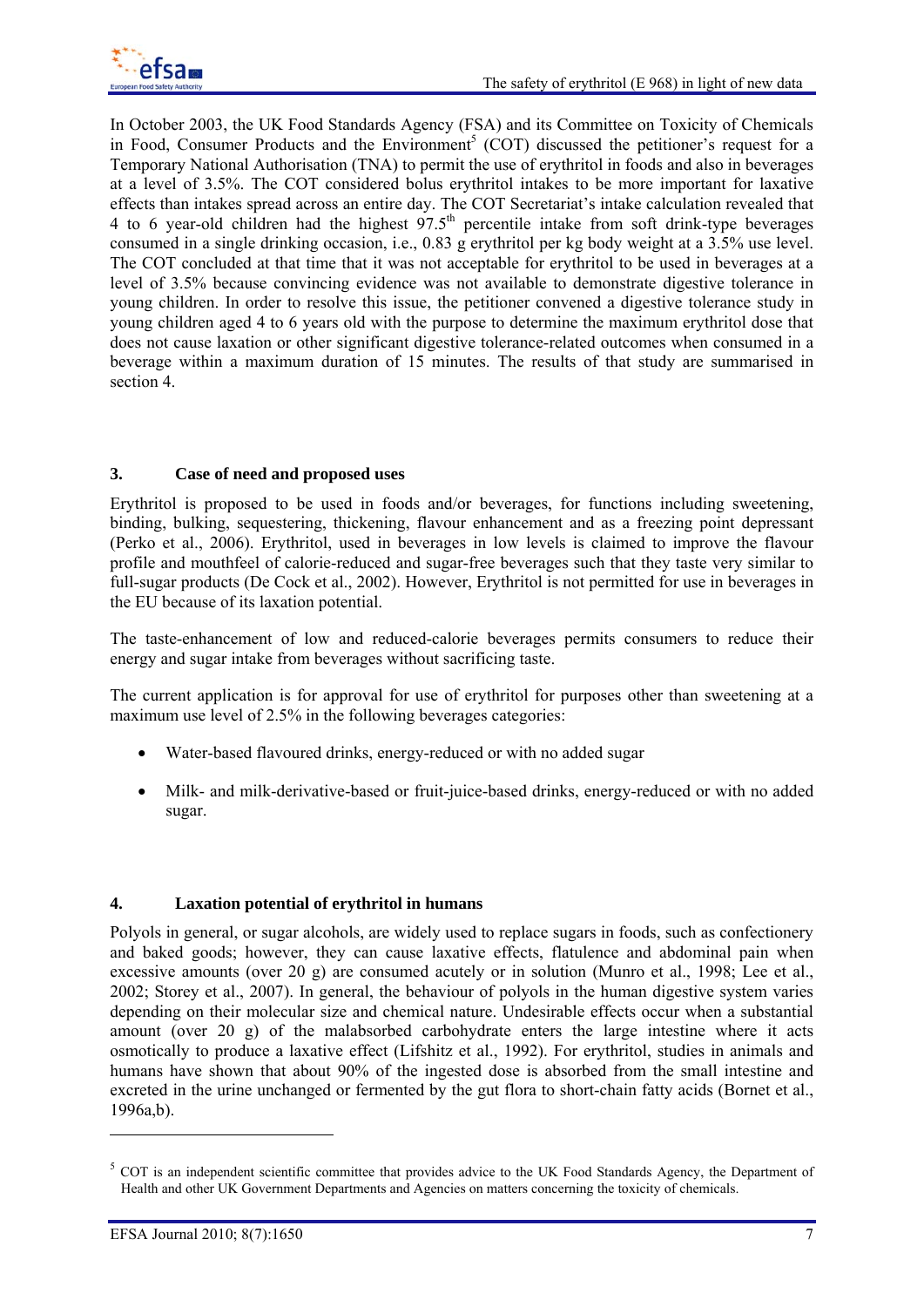The lowest NOAEL for loose stool formation was determined in a study where erythritol was administered in water as a single bolus dose of 0.5 g/kg bw on an empty stomach (Umeki, 1992). However, according to the petitioner, the results from this study can be criticised because one third of the subjects had previously experienced digestive disorders (Table 1).

| Delivery vehicle | Dose type                              | No of<br>subjects | NOAEL for<br>laxation(g) | NOAEL for<br>laxation<br>$(g/kg$ bw/day) | Reference                        |  |
|------------------|----------------------------------------|-------------------|--------------------------|------------------------------------------|----------------------------------|--|
|                  |                                        |                   |                          |                                          |                                  |  |
| Beverage         | Single, Bolus                          | $n=6$             | 30                       | 0.51                                     | Umeki (1992)<br>Unpublished      |  |
| Beverage         | Single, Bolus                          | $n=12$            | 30                       | $0.76$ F; 0.55 M                         | Takahashi (1992a)<br>Unpublished |  |
| Beverage         | Single, Bolus                          | $n=6$             | $64$                     | $<$ 1                                    | Bornet et al. (1996a)            |  |
| Beverage         | Single, Bolus                          | $n=5$             | $20*$                    | N/A                                      | Ishikawa et al. (1996b)          |  |
| Beverage - Jelly | Single, Bolus                          | $n=38$            | 30                       | $0.80$ F; 0.66 M                         | Oku and Okazaki<br>(1996a)       |  |
| Beverage         | Single, Bolus                          | $n=65$            | $50*$                    | 0.78                                     | Storey et al. (2007)             |  |
|                  |                                        |                   |                          |                                          |                                  |  |
| Beverage         | Single, Bolus<br>Twice daily,<br>5days | $n=10$            | $40*$                    | $0.74$ F; 0.64 M                         | Takahashi (1992b)<br>Unpublished |  |
| Beverage         | Continuous,<br>14 days                 | $n=11$            | $20*$                    | N/A                                      | Ishikawa et al. (1996a)          |  |
|                  |                                        |                   |                          |                                          |                                  |  |
| Food (chocolate) | Single, Bolus                          | $n = 24$          | $52 - 60*$               | 0.8                                      | Bornet et al. (1996b)            |  |
|                  |                                        |                   |                          |                                          |                                  |  |
| Food/Beverage    | Continuous,<br>7 days                  | $n=12$            | $-79*$                   | 1.0                                      | Tetzloff et al. (1996)           |  |

## **Table 1:** Summary of adult human studies reporting digestive tolerance of erythritol following acute bolus or repeated exposures

\*Highest dose tested

In a more recent study, Storey et al., (2007) specifically evaluated the GI tolerance of erythritol when consumed from a beverage as a bolus dose. This study was a randomised, double-blind placebocontrolled study with a control (45 g saccharose) and treatment groups providing 20, 35, or 50 g of erythritol or xylitol to 70 healthy subjects aged 18 to 24 years old. The researchers reported a NOEL for laxation from this study of 50 g erythritol consumed as a bolus. Considering the body weights of the participants in this study, 50 g of test material equates to a mean NOAEL for laxation of 0.78 g/kg bw/day, which is close to the NOAEL determined by Bornet et al., (1996b) and Oku and Okazaki (1996).

Human tolerance to repeated oral doses of erythritol spread over the day has been examined by Tetzloff et al., (1996) in a double-blind, two-way crossover study in 12 healthy male volunteers. The participants consumed erythritol and, for comparison, saccharose for a duration of 7 days each. The daily dose of the test compounds ingested was 0.3 g/kg bw on Day 1, 0.6 g/kg on Day 2, and 1.0 g/kg on subsequent days. The daily dose was consumed under supervision in 5 portions, i.e., with the 3 main meals, a midmorning snack, and during the afternoon. The test compounds were incorporated into yoghurt, cookies, soft drinks, and chocolate. The results demonstrated that the repeated ingestion of erythritol at a daily dose of 1 g/kg bw is well tolerated.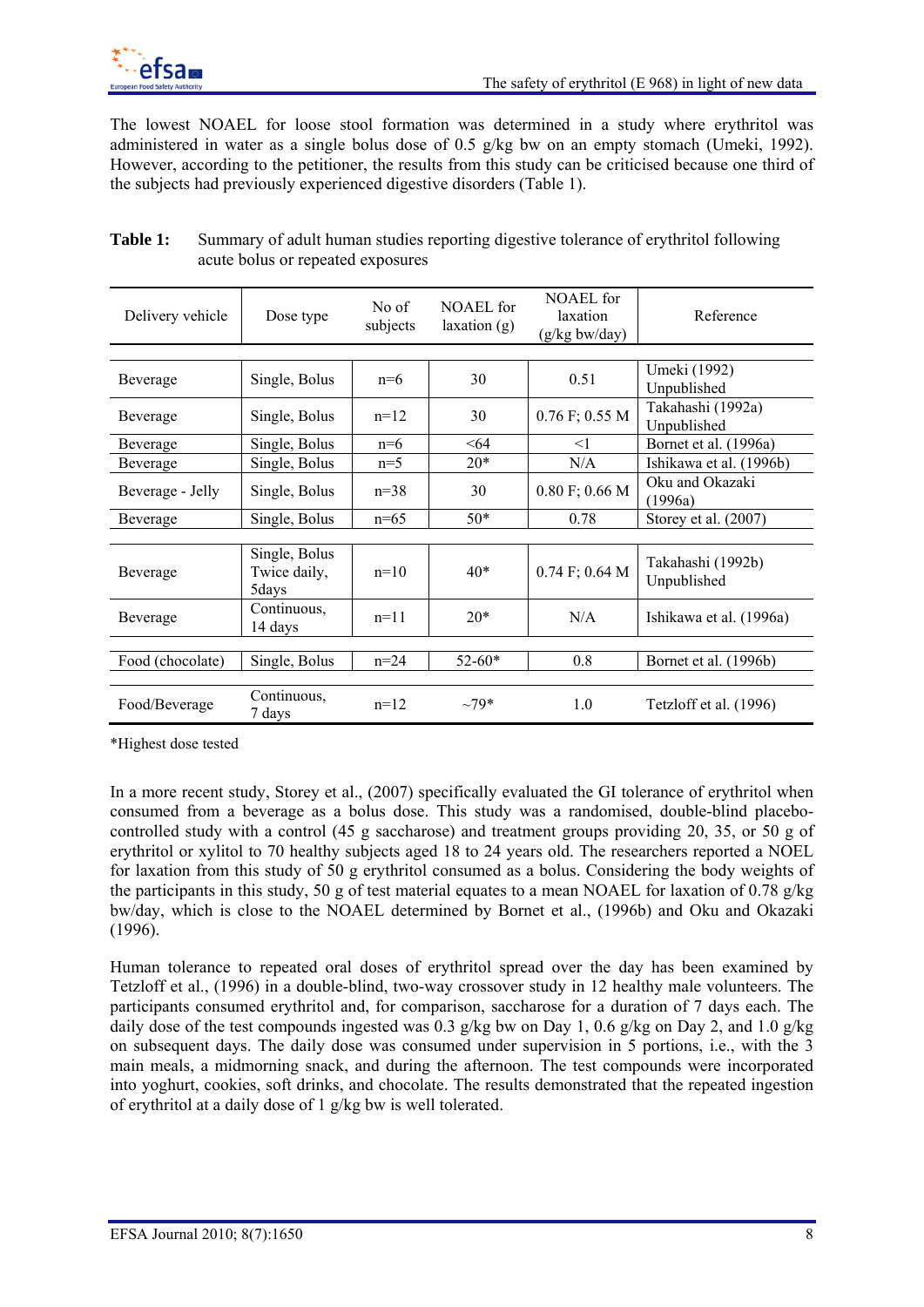## **5. Paediatric study on the gastrointestinal tolerability of erythritol**

The petitioner provides data on a new double-blind, randomised, controlled GI tolerance paediatric study utilising a cross-over design. Children aged  $4 - 6$  years were enrolled from multiple sites in France. The cross-over design allowed the incidence of GI-related adverse events following consumption of erythritol to be compared with those following consumption of a placebo (saccharose). Since each child served as its own control, differences in sensitivity between subjects did not affect the evaluation.

Three doses of erythritol (5, 15, 25 g) versus an isosweet control (saccharose) were evaluated in 128 children. The primary outcome variable was an estimate of GI tolerability as measured by the incidence of diarrhoea and/or significant GI symptoms following consumption of the study products. Subjects were categorised according to whether or not (yes versus no) they experienced diarrhoea and/or significant GI symptoms during the test periods. Diarrhoea and significant GI symptoms were defined as follows:

- 1. Diarrhoea was defined as a single watery stool (Bristol Scale Score of 7) and/or >3 defecations (regardless of consistency) in a 24-hour period.
- 2. Significant GI symptoms were defined as any GI symptoms having a severity recorded (by the parent) as "strong intensity" in the symptom diary.

Secondary outcomes included stool frequency, stool consistency, GI symptoms intensity score, and urinary erythritol excretion. The 5 g dose cohort was conducted first, and the dose was increased by 10 g between each cohort of children only if the preceding dose level was found to be well tolerated. The decision to progress to the next dose level was based on criteria established by the primary outcome variable. When the percentage of subjects with clinically relevant GI symptoms was significantly greater following consumption of the erythritol-sweetened beverage compared to placebo, the study was stopped. The size of the 5 g test group was 14 subjects and increased to 57 subjects for all other groups to improve the power of the study. The inclusion criteria established for the participating children are listed in Table 2, the calculated intake of erythritol by each group are provided in Table 3.

| Number | Criteria                                                          |
|--------|-------------------------------------------------------------------|
|        | Healthy, toilet trained children, 4-6 years old                   |
|        | Body mass index $\geq 13$ kg.m <sup>-2</sup>                      |
|        | Accustomed to having breakfast                                    |
|        | Having a regular stool frequency inferior or equal to two per day |
|        | Able to drink 250 ml within 15 minutes                            |
|        | Informed consent of both parents/guardians                        |
|        | Parents/guardians affiliated with French social security          |

**Table 2:** Subject inclusion criteria for the paediatric trial on erythritol GI tolerability

**Table 3:** Erythritol intake from non-carbonated fruit-flavoured drinks by each test group

|            | Number of    | <b>Erythritol concentration</b> | Erythritol dose per drinking occasion |                  |  |
|------------|--------------|---------------------------------|---------------------------------------|------------------|--|
| Test group | participants | per test drink $(\%w/v)$        | g/person                              | $g/kg$ bw (mean) |  |
|            |              |                                 |                                       | 0.25             |  |
|            |              |                                 |                                       |                  |  |
|            |              |                                 |                                       |                  |  |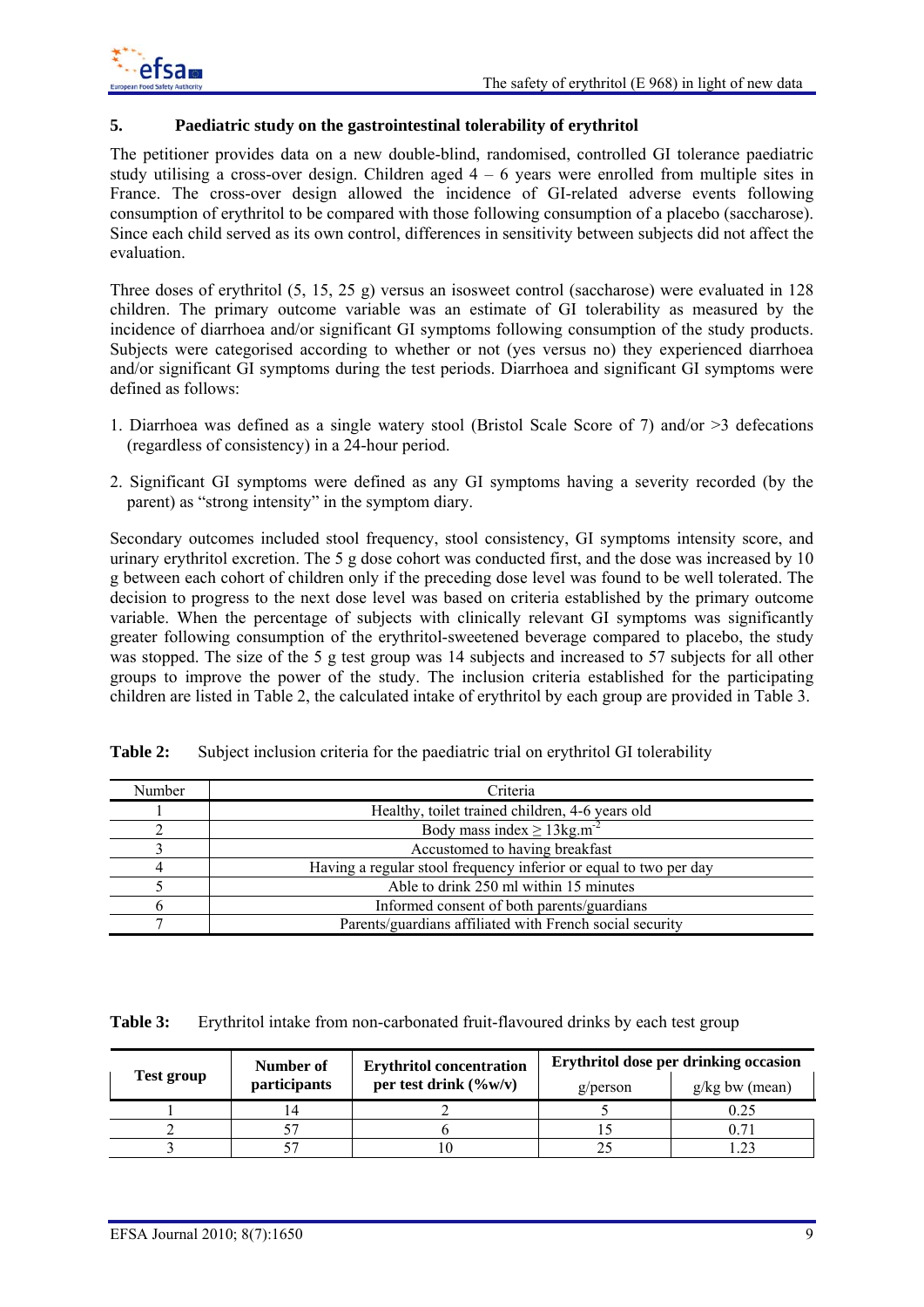The study lasted 27 months. Each subject was seen in the clinic on 2 test dates with at least 5 days having elapsed between the 2 test days. Each test day required one-half day at the clinic. Following observation at the clinic, a parent (or legal guardian) recorded GI symptoms and stooling patterns in a diary during the 48 hours immediately following consumption of the test products. The statistical analyses included descriptive statistics (e.g., number of subjects, percentage, mean, standard deviation, median, minimum-maximum) and comparative analyses using one-tailed tests for paired data; risk of type I error was set to 5%.

The responses of the 128 participants to the three doses of erythritol (5, 15 and 25 g) were evaluated in comparison to the control.

There were no differences between the three test groups for gender (42-57% female), age (4.4 to 4.9 years old), weight (21 kg), height (113-114 cm) or BMI (16 kg/m<sup>2</sup>). For the 5 g and 15 g erythritol test groups, there was no significant difference in the incidence of diarrhoea or significant GI symptoms between the erythritol-sweetened test beverages and the saccharose sweetened (control) product. At the 25 g dose, a greater incidence of diarrhoea and/or significant GI symptoms was observed following consumption of the erythritol-sweetened beverage  $(32%)$  versus the control  $(3.5%)$  (p= 0.0002). This result met the study stopping criteria, thus a higher 35 g dose of erythritol was not tested. The average number of stools during the study period was not different between erythritol and control for the 5 g and 15 g groups, while a small but statistically significant increase in daily stool frequency was noted in the 25 g dose group, 2.3 versus 1.9 stools per day for erythritol-sweetened beverage and control, respectively ( $p = 0.0188$ ). A similar observation was made for mean stool consistency measured by the Bristol Scale Score. The incidences of nausea, vomiting, borborygmi, excess flatus, and abdominal pain were not different between erythritol and the control; however, abdominal bloating was higher in the 25 g dose erythritol group compared to the control  $(7\%$  versus 0%; p =0.046).

The petitioner concluded that the results of this study demonstrate that ingestion of 15 g of erythritol in a beverage without other food, is as well tolerated by 4-6 year old children as an isosweet control beverage sweetened with saccharose. Based on these data, the petitioner concluded that it is possible to support a NOAEL of 15 g, or 0.71 g/kg bw/day for laxation in young children aged 4-6 years old (Table 3). The Panel agrees with this conclusion.

## **6. Estimated intake of erythritol**

## **6.1. Estimated acute intake from diet soft drinks**

The intake of erythritol in Europe from its use in beverage products at a maximum concentration of 2.5% can be calculated using the National Diet and Nutrition Surveys (NDNS) of the United Kingdom. This database of food intakes by young children, school children (aged 4 to 18 years old), and adults, was previously used to describe the potential intake of erythritol from its proposed use in beverage products at maximum levels of 3.5%. These intake data were presented in a discussion paper prepared for the COT by its Secretariat (COT, 2003). The key concern expressed by the COT was about the intake by young children in one single drinking occasion, while no concern was expressed regarding the intake by older children and adults. Intakes (per drinking occasion) associated with the use of erythritol in beverages at the level proposed by the petitioner (2.5%) can be derived from the COT data simply by applying a 2.5 to 3.5 ratio (0.71) to the tabular results (Table 4).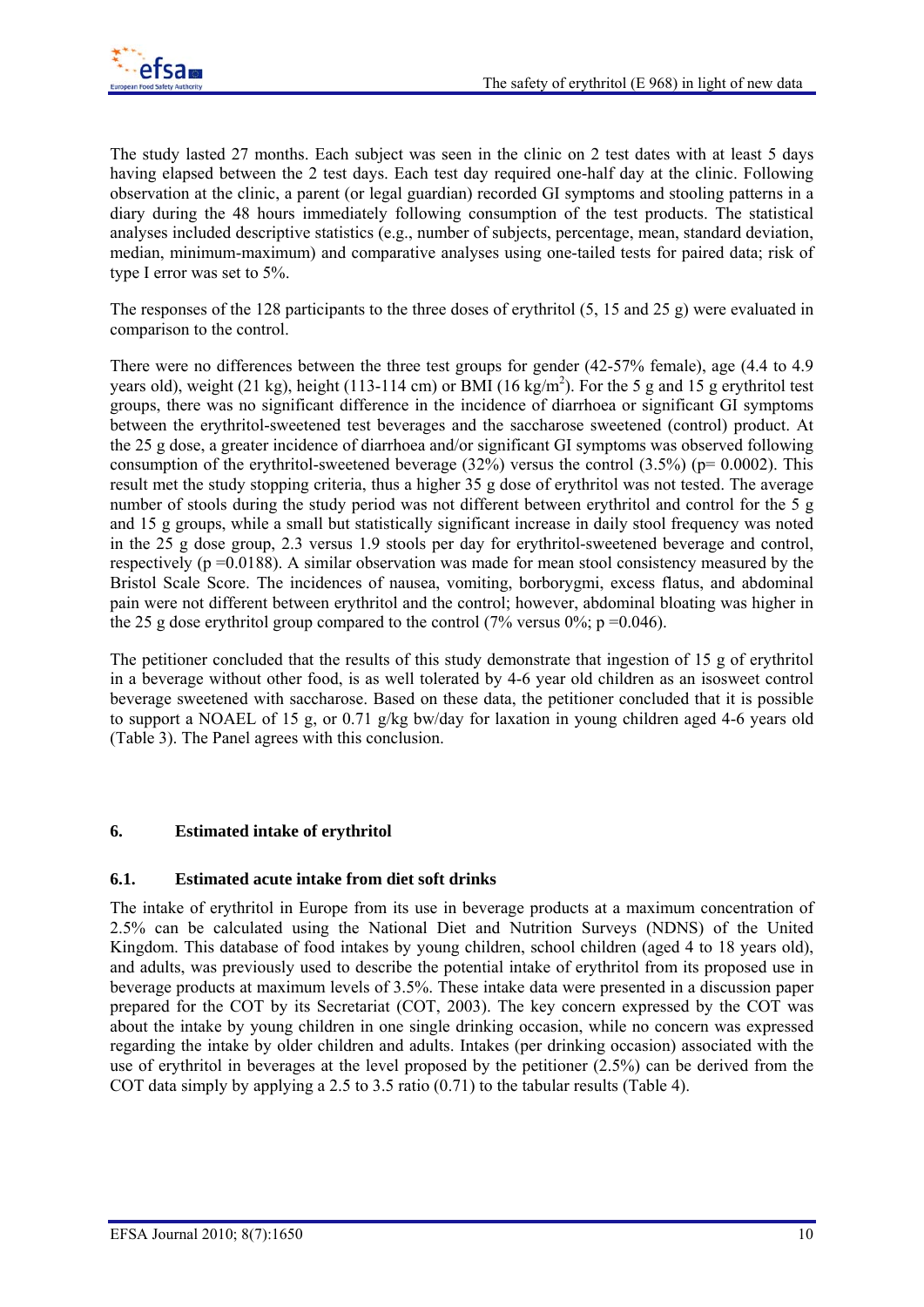

| Age category          |      | Gram per person per drinking<br>occasion | Gram per kg body weight per drinking<br>occasion |                     |  |
|-----------------------|------|------------------------------------------|--------------------------------------------------|---------------------|--|
|                       | Mean | $97.5th$ percentile                      | Mean                                             | $97.5th$ percentile |  |
| $1.5-4.5^b$ years     | 2.4  | 7.6                                      | 0.16                                             | 0.54                |  |
| $4-6^{\circ}$ years   | 6.4  | 11.6                                     | 0.31                                             | 0.59                |  |
| $7-10^{\circ}$ years  | 7.2  | 14.0                                     | 0.24                                             | 0.48                |  |
| $11-14^{\circ}$ years | 8.6  | 17.1                                     | 0.19                                             | 0.41                |  |
| $15-18^{\circ}$ years | 8.8  | 18.9                                     | 0.14                                             | 0.29                |  |
| $19-64^{\rm d}$ years | 8.2  | 14.8                                     | 0.11                                             | 0.21                |  |

### **Table 4:** Estimated erythritol intakes per drinking occasion if used at 2.5% in diet soft drinks <sup>a</sup>

a Derived from tabular data presented in COT (2003)

<sup>b</sup> Food consumption data from the UK NDNS: children aged 1.5 to 4.5 years

c Food consumption data from the UK NDNS: young people aged 4-18 years

d Food consumption data from the new adult NDNS

The intake of erythritol from its proposed use in beverages (2.5%), in particular diet concentrated soft drinks (cordials), diet ready-to-drink soft drinks and diet carbonated soft drinks, per drinking occasion, is estimated by the petitioner to range from a mean of 2.4 g/person in 1.5 to 4.5 year old children, to 8.8 g/person in teenagers (15 to 18 years old). Subjects most exposed to erythritol on a g/kg bw basis are  $\frac{1}{4}$  to 6-year-old children. At the 97.5<sup>th</sup> percentile beverage consumption level, the erythritol intake in children 4 to 6 years old is estimated to be 11.6 g/person. The petitioner concluded that this is well below the NOAEL for laxation in children 4 to 6 years old of 15 g/person per drinking occasion as established in the paediatric study discussed in the previous chapter.

### **6.2. Estimated daily intake from foods and beverages**

### **6.2.1. COT estimation of erythritol intake from all foods and beverages**

The COT also estimated the erythritol intake from all foods and beverages on a per day basis, based on the proposed use levels of erythritol as outlined in the SCF (2003) opinion (Table 5).

| Food category                                 | Maximum level of erythritol in<br>product (% by weight) |
|-----------------------------------------------|---------------------------------------------------------|
| Table top substitutes                         | 999                                                     |
| Low-calorie beverages, including sport drinks | 3.5                                                     |
| Sugar-free chewing gum                        | 60                                                      |
| Reduced calorie and sugar-free chocolate      | 50                                                      |
| Candies, not sugar-free: soft (fudges)        | 40                                                      |
| Candies, not sugar-free: hard                 | 50                                                      |

## **Table 5:** Maximum level of erythritol in products from different food categories

Fondants and creams 60 Lozenges 99

Bakery (pastry) products (cookies biscuits, cakes pastries 7-60<br>with cream filling/topping), not sugar-free

Bakery (pastry) products (cookies biscuits, cakes pastries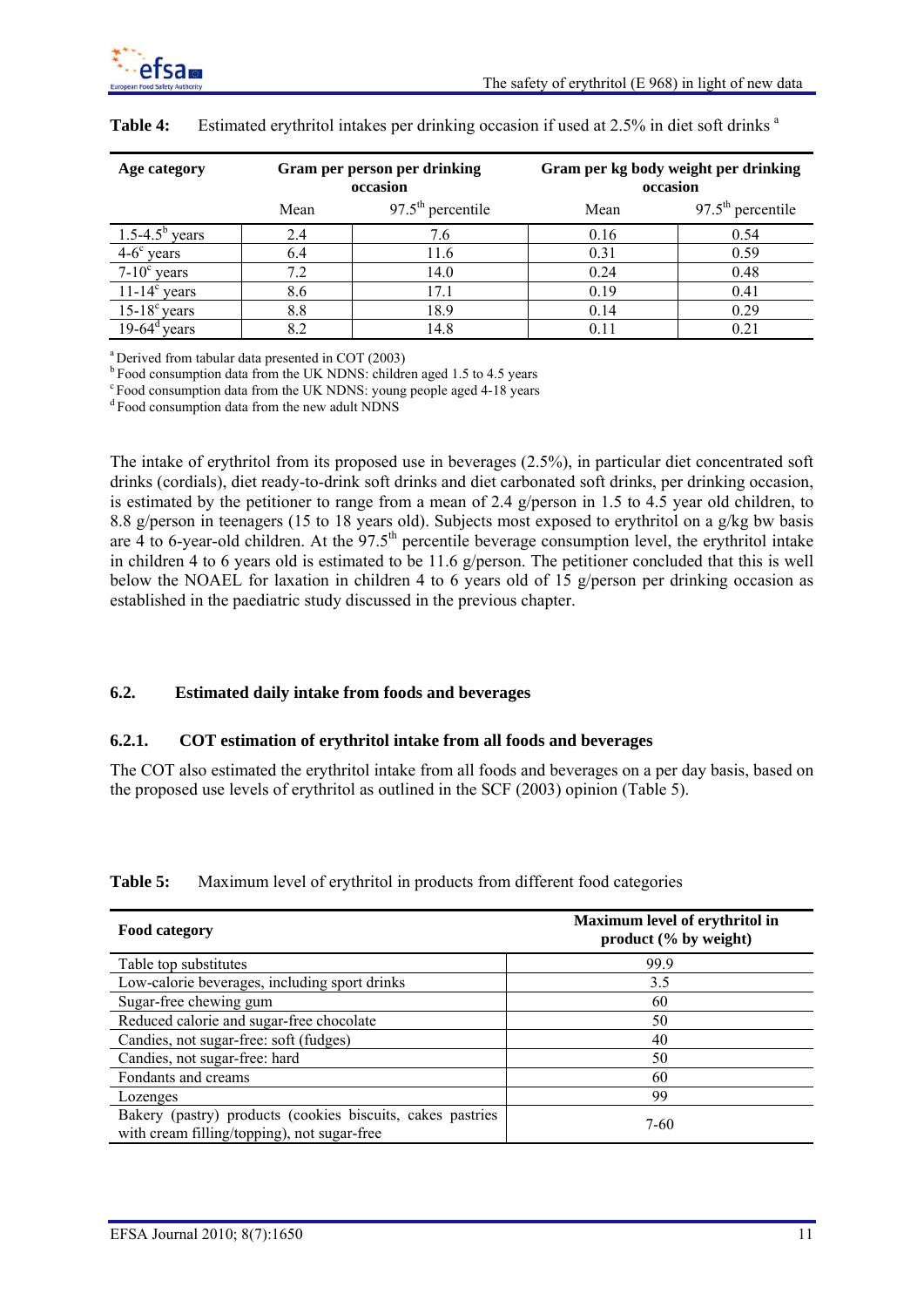

The COT Secretariat assumed that all bakery products contain 60% erythritol, but actually the maximum use level in all bakery products is 7%, with the exception of fat-based bakery fillings where erythritol can be used up to 60%.

### **6.2.2. Estimated daily intake from all foods and beverages using Dutch food consumption databases**

In the application of 14 July 1999 to the European Commission requesting approval for use of erythritol in foods and beverages, estimates of erythritol consumption were determined by the TNO Nutrition and Food Research Institute (TNO) using the Dutch National Food Consumption (DNFC) survey conducted in 1992 (Hulshof, 1997). The DNFC survey represents dietary intake of all individuals (6218 individuals aged 1 to 92 years) in survey households (2475 households) for a 2-day period, including food consumed at home and away from home. Day 1 and Day 2 dietary records were maintained on a household basis by the main housekeeper who provided the meals. Individual daily diaries were also kept to record food consumed away from home.

Prior to completion of the food diaries, a trained dietician instructed members of the household on the use of the food diaries. Following completion of the food diaries, the dietician reviewed the food diaries with the individuals to ensure completeness. Households were surveyed over the entire year of 1992 and on all days of the week. In addition to information on food consumption, the DNFC survey collected physiological and demographic data such as sex, age, self-reported height and body weight. This information allowed assessment of food consumption from different population groups. As described in the TNO report (Hulshof, 1997), erythritol consumption was calculated using a computing system developed by the TNO called Voedings Enquete Verwerkings Systeem (VEVES). All intake calculations were conducted for Day 1 and Day 2 data as well as for the average of the 2 days.

Although erythritol is intended to be used only in low-calorie or dietetic food products, in the DNFC survey database, the number of sugar-free products appropriate for the use of erythritol was small and more importantly, the number of users of these categories was small. In order to ensure that erythritol consumption estimates were not underestimated, regular (i.e., full sugar) products were used as surrogates. Using regular products as surrogates for dietetic products leads to overestimation of erythritol intake from this specific group since the number of dietetic products in this food category will be significantly less than the full calorie products. The data are summarised in Table 6.

| Table 6: | Estimated daily consumption of erythritol by users only using all sugar-free products <sup>1</sup>   |
|----------|------------------------------------------------------------------------------------------------------|
|          | plus sugar-free surrogate products <sup>2</sup> (DNFC Survey) at their maximum use level (erythritol |
|          | use level in diet soft drinks $3.5\%$                                                                |

|                                  |      | Gram per person per day |                  | Gram per kg body weight per day |                  |                  |
|----------------------------------|------|-------------------------|------------------|---------------------------------|------------------|------------------|
| Population group                 | Mean | 90 <sup>th</sup>        | 95 <sup>th</sup> | Mean                            | 90 <sup>th</sup> | $95^{\text{th}}$ |
|                                  |      | percentile              | percentile       |                                 | percentile       | percentile       |
| Children 1 to 12 years old       | 5.9  | 13.2                    | 15.8             | 0.29                            | 0.64             | 0.82             |
| Teenage boys 13 to 19 years old  | 7.6  | 19.3                    |                  | 0.14                            | 0.34             | ÷                |
| Teenage girls 13 to 19 years old | 7.3  | 15.6                    |                  | 0.13                            | 0.28             |                  |
| Male adults 19 to 65 years old   | 5.5  | 12.8                    | 18.9             | 0.07                            | 0.16             | 0.24             |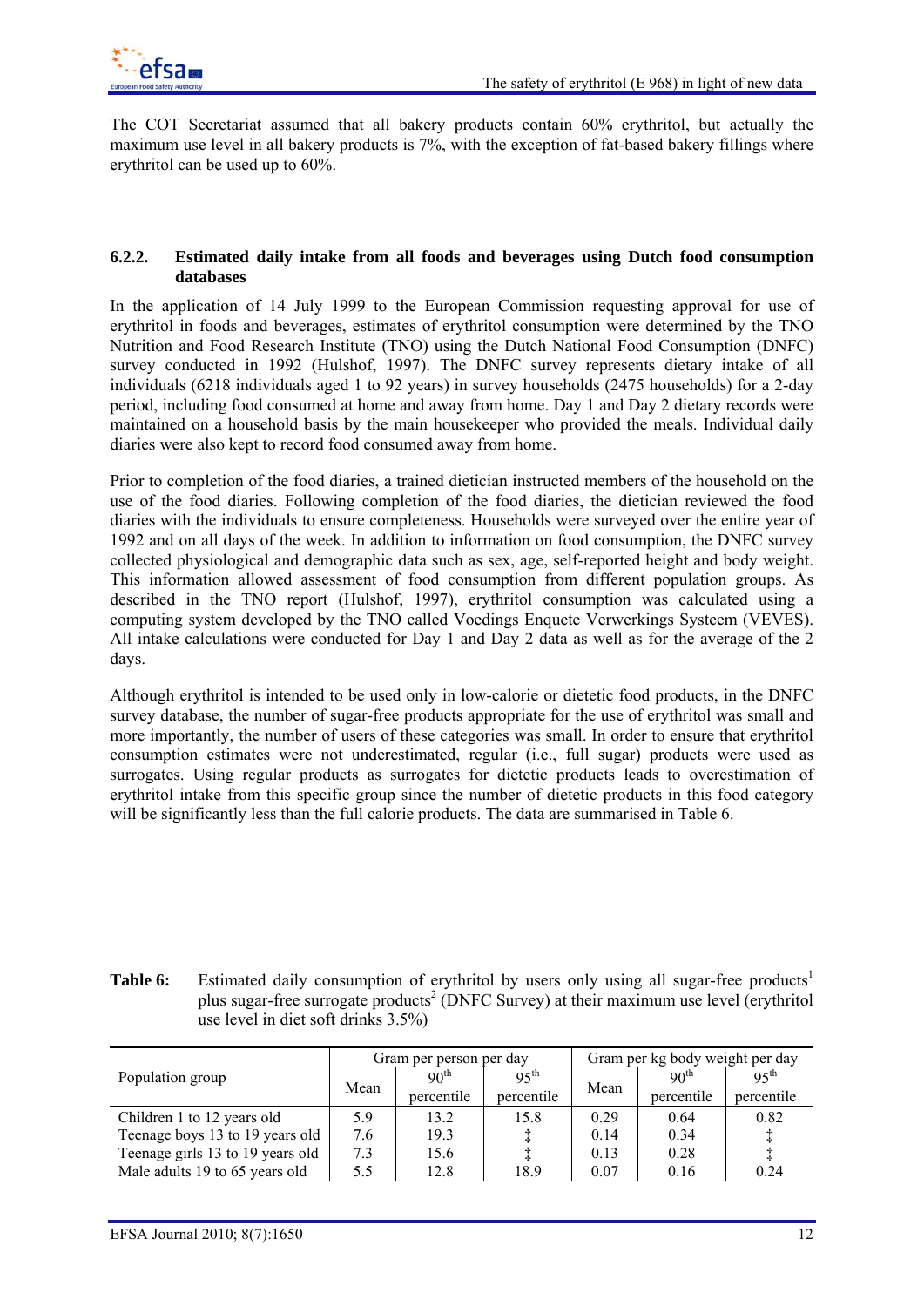

| Female adults 19 to 65 years old $\vert$ 5.2 $\vert$ |  | 16.9 | 0.08 |      |
|------------------------------------------------------|--|------|------|------|
| Total population 1-92 years old                      |  |      | 0.12 | 0.48 |

 $\frac{1}{2}$  table-top substitutes, sugar-free chewing gum, sugar-free chocolate, dietetic cookies/wafers, low calorie beverages  $\frac{2}{2}$  non sugar-free lozenges, chewy (soft) candy, cookies/biscuits/pastries with cream fil biscuits

‡ Value not reported because of small sample size

The highest mean consumption estimate for users only was found in the male teenage population aged 13 to 19 years (7.6 g/day) with a  $90<sup>th</sup>$  percentile consumption of 19.3 g erythritol/day. On a body weight basis, the highest mean consumption estimate was found in children aged 1 to 12 years (i.e. 0.29 g/kg bw/day) with a 95<sup>th</sup> percentile consumption of 0.82 g/kg bw/day.

According to the petitioner, the erythritol intake estimates in Table 6 can be considered "worst case" and are likely to be an overestimation because of the following reasons:

- calculations are based on a use level in beverages of 3.5% whereas the petitioner currently is requesting a use level of maximum 2.5%
- intake from all foods and beverages is based on their maximum use levels which is unlikely to occur in reality
- calculations included a number of full sugar surrogate product categories which automatically results in an overestimation.

The Panel agrees with this conclusion of the petitioner.

### **7. Discussion**

In its scientific opinion in 2003, the SCF expressed concerns that the laxative threshold for erythritol may be exceeded especially by young consumers and through ingestion of erythritol in beverages (SCF, 2003). The UK COT expressed similar concerns in 2004, concluding that it was not acceptable for erythritol to be used in beverages at a 3.5% use level because convincing evidence was not yet available to demonstrate digestive tolerance for acute bolus (single drinking occasion) exposures in young children, in particular children 4 to 6 years old (COT, 2004).

In order to resolve this issue, the petitioner conducted a double-blind, randomised, controlled GI tolerance study in 128 young children aged 4 to 6 years old, utilising a cross-over design with three doses of erythritol (5, 15, 25 g). The study lasted 27 months. The purpose of this study was to determine the maximum erythritol dose that does not cause laxation when consumed in a beverage within a maximum duration of 15 minutes.

The Panel noted that the results of the paediatric study demonstrate that ingestion of 15 g (i.e. 0.71 g/kg bw) of erythritol in a beverage consumed by children aged 4-6 years in a single drinking occasion within a maximum duration of 15 minutes indicates a NOAEL for laxation in these young children amounting to 0.71 g/kg bw/day.

The intake of erythritol from its proposed use in beverages (2.5%), in particular diet concentrated soft drinks (cordials), diet ready-to-drink soft drinks and diet carbonated soft drinks, per drinking occasion, is estimated to range from a mean of 2.4 g/person for 1.5 to 4.5 year old children, to 8.8 g/person for teenagers (15 to 18 years old). Subjects most exposed to erythritol on a g/kg body weight basis are 4 to 6-year-old children. At the 97.5<sup>th</sup> percentile beverage consumption level, the maximum erythritol intake in children 4 to 6 years old is estimated to be 11.6 g/person  $(0.59 \text{ g/kg}$  bw/drinking occasion).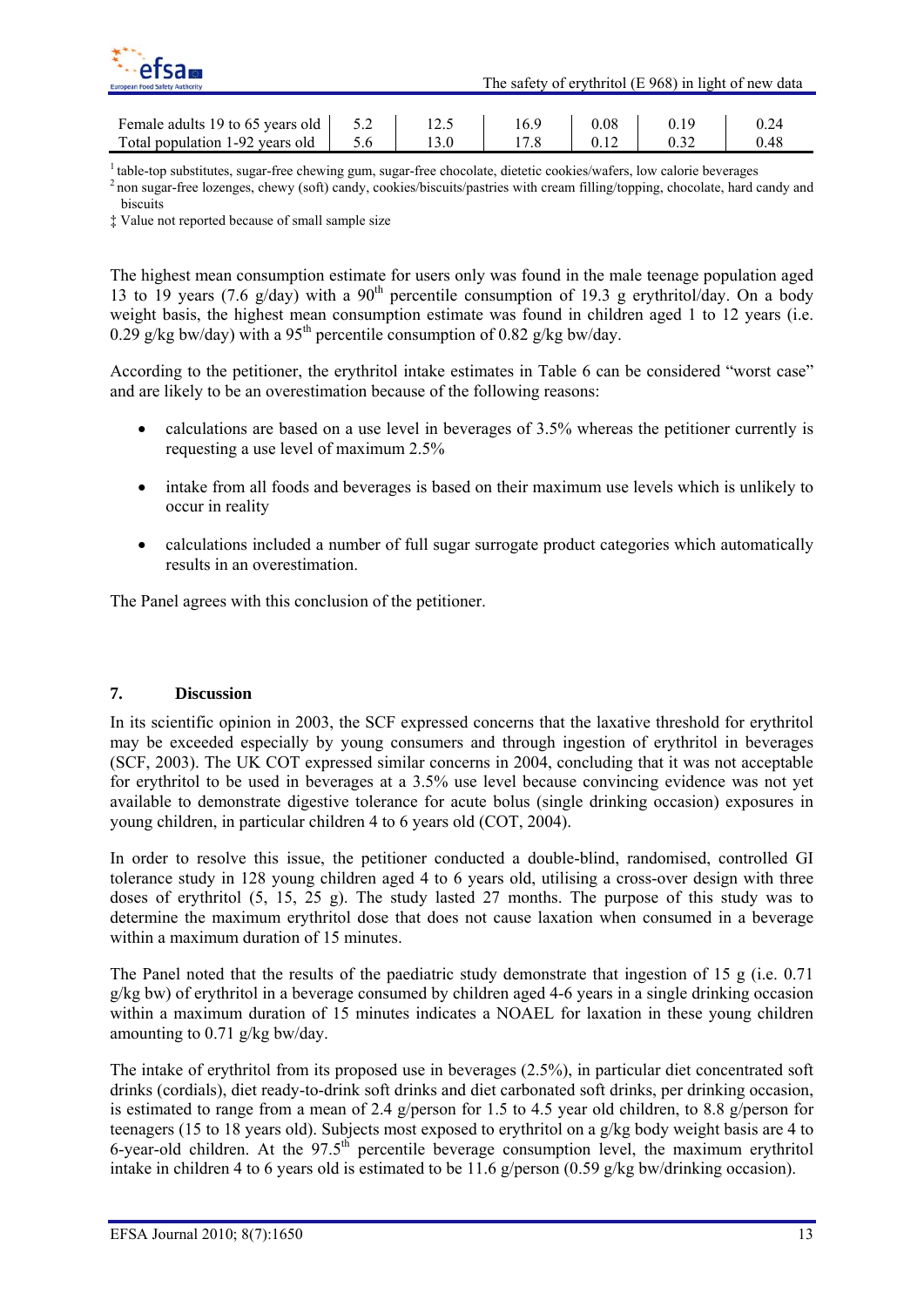

The margin of safety between the NOAEL of 0.71 g/kg bw/day and the estimated daily intake of erythritol resulting from an incorporation rate of 2.5% in beverages (i.e. 0.59 g/kg bw at the 97.5<sup>th</sup> percentile) is 1.24.

Given that:

- the NOAEL is based on a study with a population that consists of only a limited number of selected children in the low-dose group and limited statistical power,
- erythritol is also allowed for use in other food categories,
- there may be synergism with GI effects due to intake of other polyols,

the Panel concludes that this margin of safety is too low to ensure that children are adequately protected, taking into account the fact that erythritol is also used in other food categories.

## **CONCLUSION**

The Panel concludes based on the available data that there is a safety concern with respect to the GI tolerability, for the use of erythritol in beverages at a maximum use level of 2.5% for non-sweetening purposes.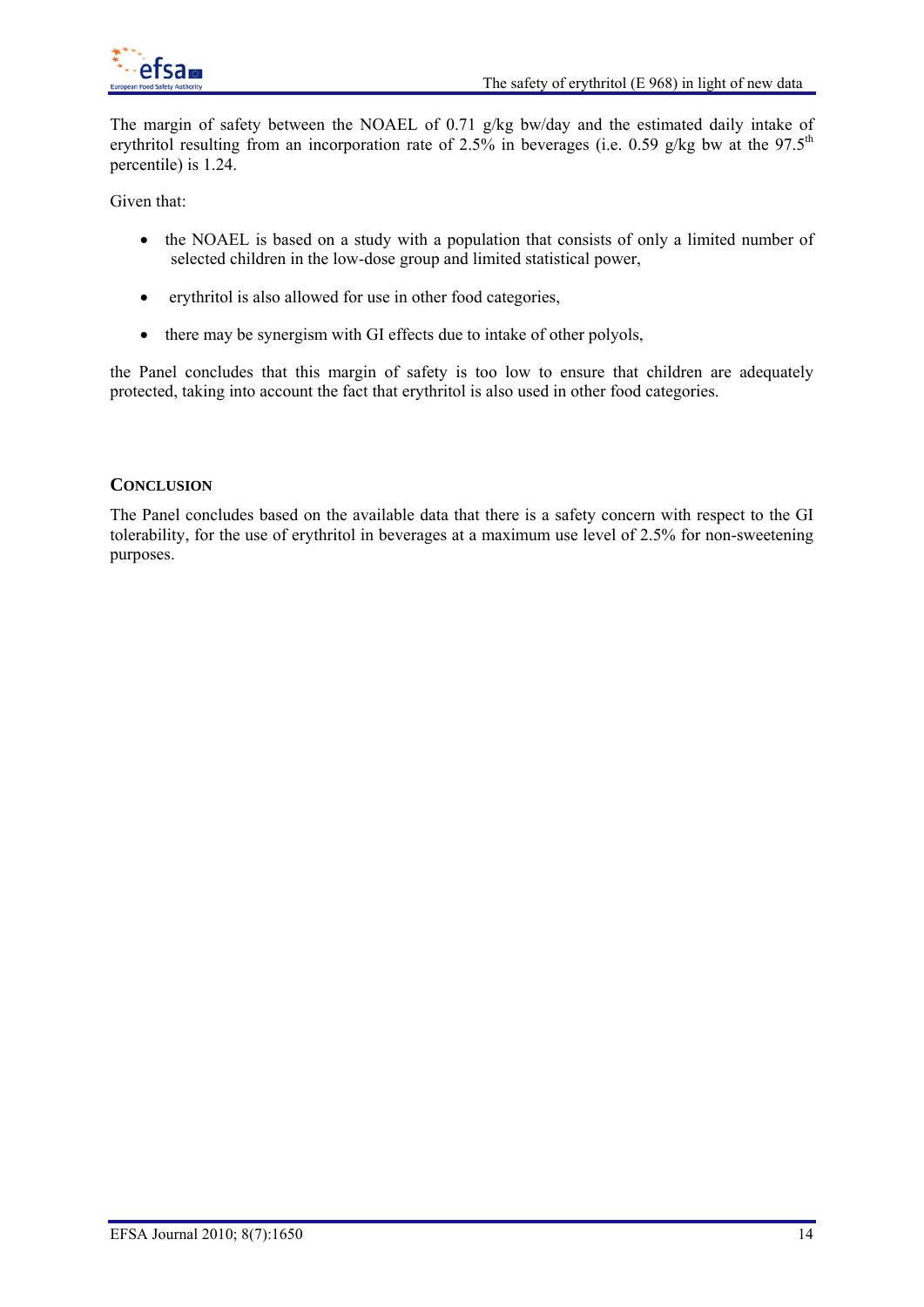

## **DOCUMENTATION PROVIDED TO EFSA**

1. Application for use of erythritol in beverages at a level of maximum 2.5%. July 2009. Submitted by Cargill R & D Centre Europe.

### **REFERENCES**

- Bornet FRJ, Blayo A, Dauchy F, Slama G, 1996a. Plasma and urine kinetics of erythritol after oral ingestion by healthy humans. Regul Toxicol Pharmacol 24(2, Part 2), S280-S285.
- Bornet FRJ, Blayo A, Dauchy F, Slama G, 1996b. Gastrointestinal response and plasma and urine determinations in human subjects given erythritol. Regul Toxicol Pharmacol 24(2, Part 2), S296- S302.
- COT, 2003. Erythritol. Discussion Paper. Committee on Toxicity of Chemicals in Food, Consumer Products, and the Environment. TOX/2003/38. October 21, 2003.

http://www.food.gov.uk/multimedia/pdfs/TOX-2003-38.PDF

- COT, 2004. Erythritol. Committee on Toxicity of Chemicals in Food, Consumer Products, and the Environment. Annual Report 2004, p.10.
- De Cock P, Bechert C-L, 2002. Erythritol. Functionality in nonclaroic functional beverages. Pure Appl Chem 74(7), 1281-1289.
- Hulshof KFAM, 1997. Estimated consumption for the food ingredient erythritol. TNO report V97.650 (unpublished) (CONFIDENTIAL)
- Ishikawa M, Miyashita M, Kawashima Y, Nakamura T, Saitou N, Modderman J, 1996. Effects of oral administration of erythritol on patients with diabetes. Regul Toxicol Pharmacol 24(2, Part 2), S303-S308.
- JECFA, 2000. Safety Additive Series, No 44. pp. 15-70. Evaluation of certain food additives and contaminants. WHO Food
- Lee A, Wils D, Zumbé A, Storey DM, 2002. The comparative gastrointestinal responses of children and adults following consumption of sweets formulated with sucrose, isomalt and lycasin HBC. Eur J Clin Nutr 56(8), 755-764.
- Lifshitz F, Ament ME, Kleinman RE, Klish W, Lebenthal E, Perman J, Udall JN (Jr.), 1992. Role of juice carbohydrate malabsorption in chronic nonspecific diarrhea in children. J Pediatr 120(5), 825- 829.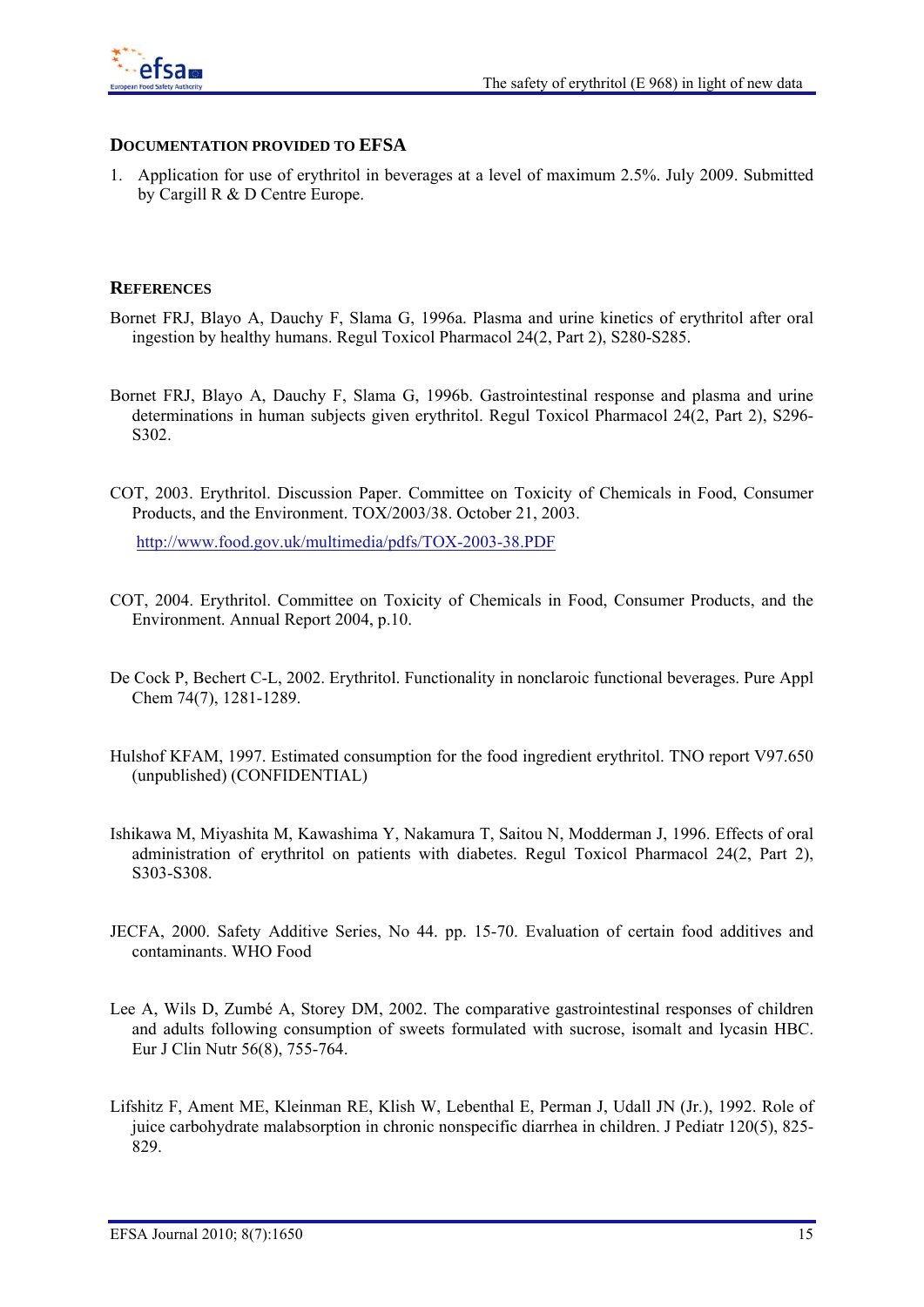- Munro IC, Berndt WO, Borzelleca JF, Flamm G, Lynch BS, Kennepohl E, Bar EA, Modderman J, 1998. Erythritol: An interpretive summary of biochemical, metabolic, toxicological and clinical data. Food Chem Toxicol 36(12), 1139-1174.
- Oku T, Okazaki M, 1996. Laxative threshold of sugar alcohol erythritol in human subjects. Nutr Res 16(4), 577-589.
- Perko, 2006. Erythritol. In: Sweeteners and sugar alternatives in food technology. June 2006, Oxford, UK.
- SCF, 2003. Opinion of the Scientific Committee on Food on Erythritol. European Commission, Health and Consumer Protection Directorate-General. SCF/CS/ADD/EDUL/215 Final. Opinion expressed on 5 March, 2003. http://ec.europa.eu/food/fs/sc/scf/out175\_en.pdf
- Storey DM, Lee A, Bornet F, Brouns F, 2007. Gastrointestinal tolerance of erythritol and xylitol ingested in a liquid. Eur J Clin Nutr 61,349-354.
- Takahashi C, 1992a. Study on the Maximum No Effect Level of Erythritol Using Transient Diarrheal Action as Index. Nikken Chemicals Co., Ltd.; Japan. [Internal Report] (CONFIDENTIAL).
- Takahashi C, 1992b. The Effect of Continuous Injection of Erythritol With Laxative Action Serving as Index. Nikken Chemicals Co., Ltd.; Japan. [Internal Report] (CONFIDENTIAL).
- Tetzloff W, Dauchy F, Medimagh S, Carr D, Bär A, 1996. Tolerance to subchronic, high dose ingestion of erythritol in human volunteers. Regul Toxicol Pharmacol 24(2, Part 2), S286-S295.
- Umeki Y, 1992. Study Concerning Transient Diarrhea. Mitsubishi Kasei Corporation, Food Business Department. [Internal Report] (CONFIDENTIAL)